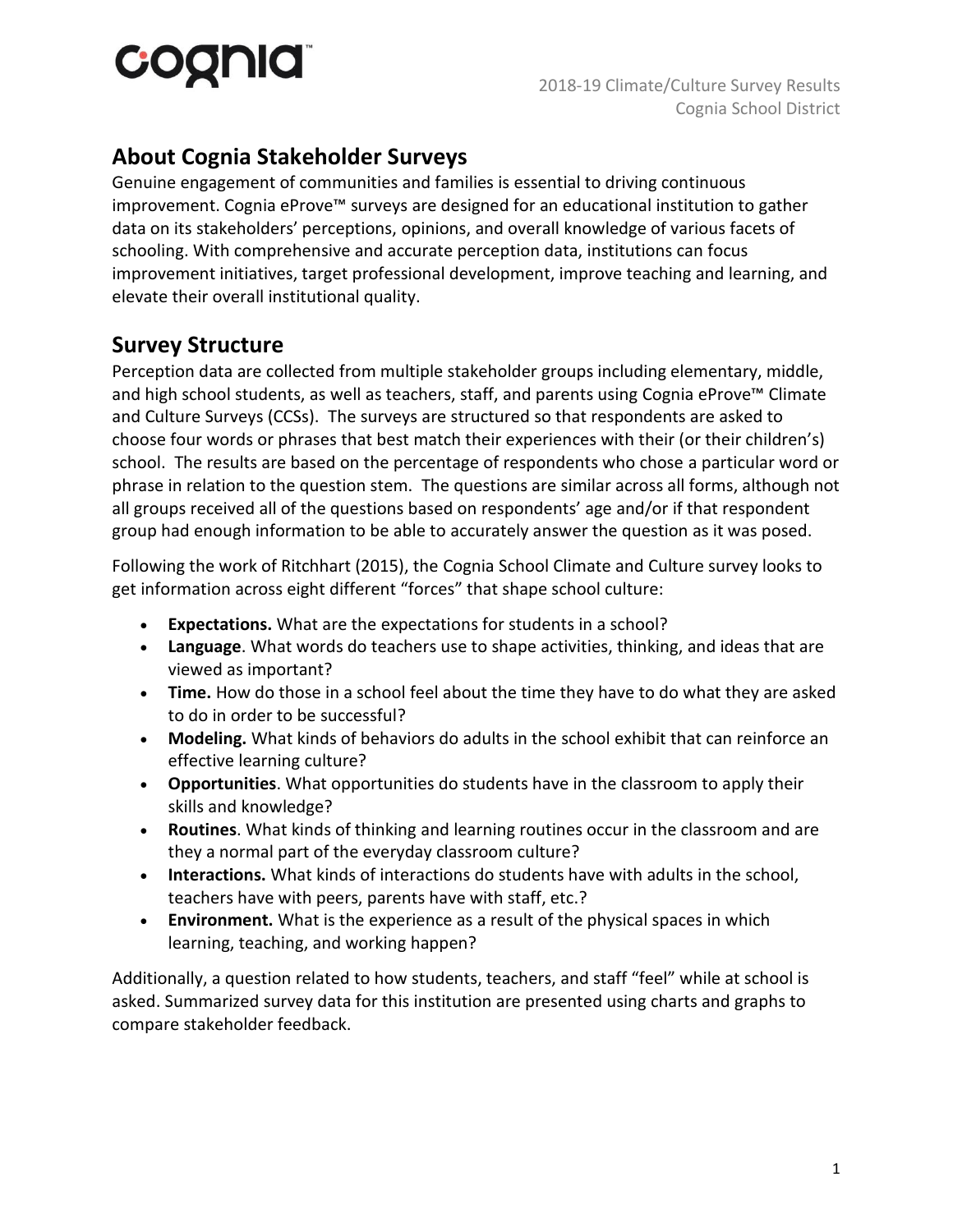

## **Elementary Student Survey**

## *Demographics*

|       | <b>Current Grade</b> |           |         |                      |                           |  |  |  |  |
|-------|----------------------|-----------|---------|----------------------|---------------------------|--|--|--|--|
|       |                      | Frequency | Percent | <b>Valid Percent</b> | <b>Cumulative Percent</b> |  |  |  |  |
| Valid | 3rd Grade            | 81        | 28.3    | 28.3                 | 28.3                      |  |  |  |  |
|       | 4th Grade            | 97        | 33.9    | 33.9                 | 62.2                      |  |  |  |  |
|       | 5th Grade            | 108       | 37.8    | 37.8                 | 100.0                     |  |  |  |  |
|       | Total                | 286       | 100.0   | 100.0                |                           |  |  |  |  |

| Gender |       |           |         |                      |                           |  |  |  |
|--------|-------|-----------|---------|----------------------|---------------------------|--|--|--|
|        |       | Frequency | Percent | <b>Valid Percent</b> | <b>Cumulative Percent</b> |  |  |  |
| Valid  |       |           | .3      | .3                   | .3                        |  |  |  |
|        | Boy   | 132       | 46.2    | 46.2                 | 46.5                      |  |  |  |
|        | Girl  | 153       | 53.5    | 53.5                 | 100.0                     |  |  |  |
|        | Total | 286       | 100.0   | 100.0                |                           |  |  |  |

|       | Race                                       |           |         |               |                           |  |  |  |  |
|-------|--------------------------------------------|-----------|---------|---------------|---------------------------|--|--|--|--|
|       |                                            | Frequency | Percent | Valid Percent | <b>Cumulative Percent</b> |  |  |  |  |
| Valid | American Indian or Alaska<br><b>Native</b> | 10        | 3.5     | 3.5           | 3.5                       |  |  |  |  |
|       | Asian                                      | 3         | 1.0     | 1.0           | 4.5                       |  |  |  |  |
|       | <b>Black or African American</b>           | 7         | 2.4     | 2.4           | 7.0                       |  |  |  |  |
|       | Two or more races                          | 12        | 4.2     | 4.2           | 11.2                      |  |  |  |  |
|       | White                                      | 254       | 88.8    | 88.8          | 100.0                     |  |  |  |  |
|       | Total                                      | 286       | 100.0   | 100.0         |                           |  |  |  |  |

| <b>Ethnicity</b>       |           |         |                      |                           |  |  |  |  |
|------------------------|-----------|---------|----------------------|---------------------------|--|--|--|--|
|                        | Frequency | Percent | <b>Valid Percent</b> | <b>Cumulative Percent</b> |  |  |  |  |
| Valid                  | 3         | 1.0     | 1.0                  | 1.0                       |  |  |  |  |
| Hispanic               | 10        | 3.5     | 3.5                  | 4.5                       |  |  |  |  |
| Not Hispanic or Latino | 273       | 95.5    | 95.5                 | 100.0                     |  |  |  |  |
| Total                  | 286       | 100.0   | 100.0                |                           |  |  |  |  |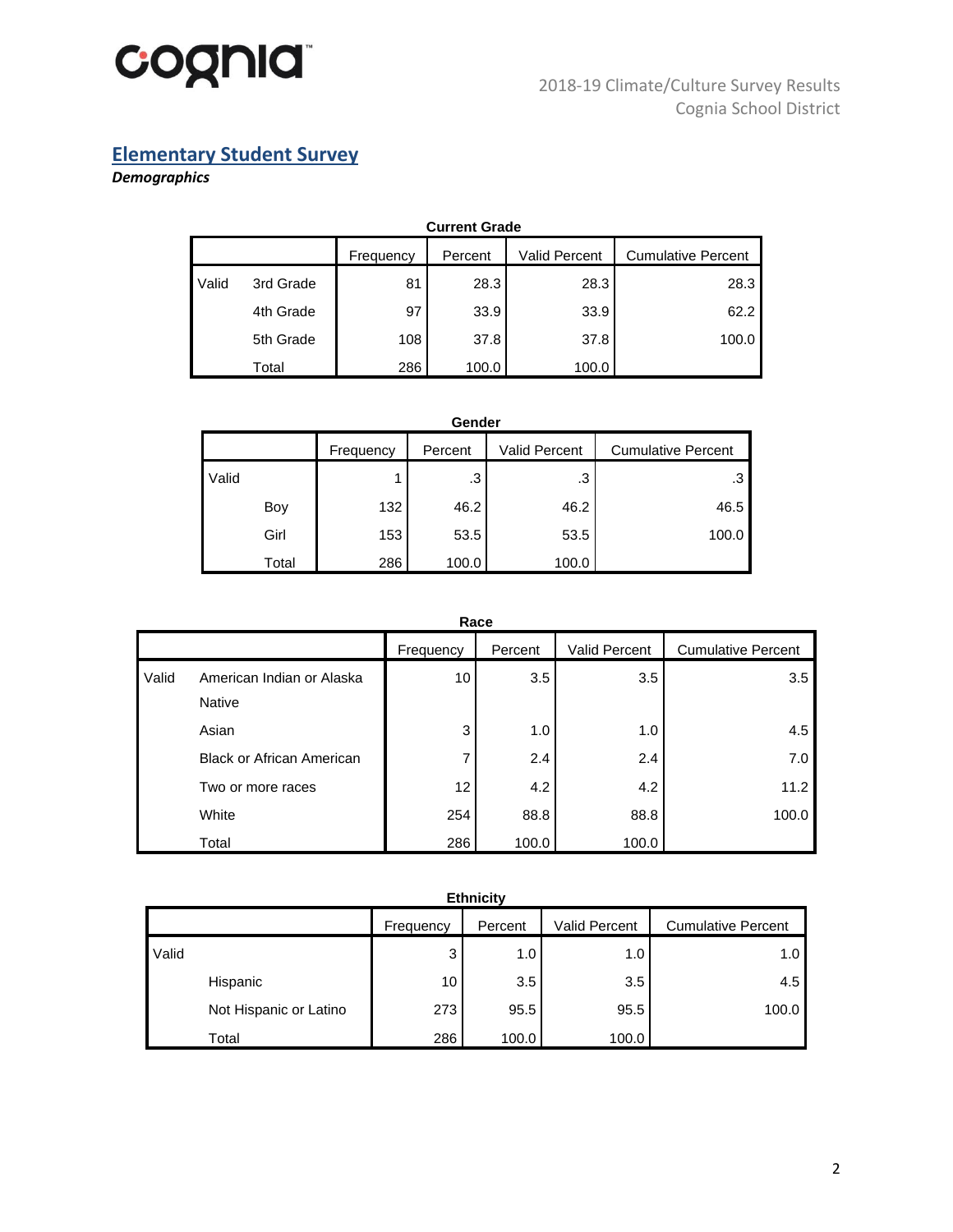

#### *Results*

**Which four of the following words or phrases best describe, in general, what you think of your teachers?**



**Which four of the following words or phrases best describe, in general, the things you most often DO while in class at school?**

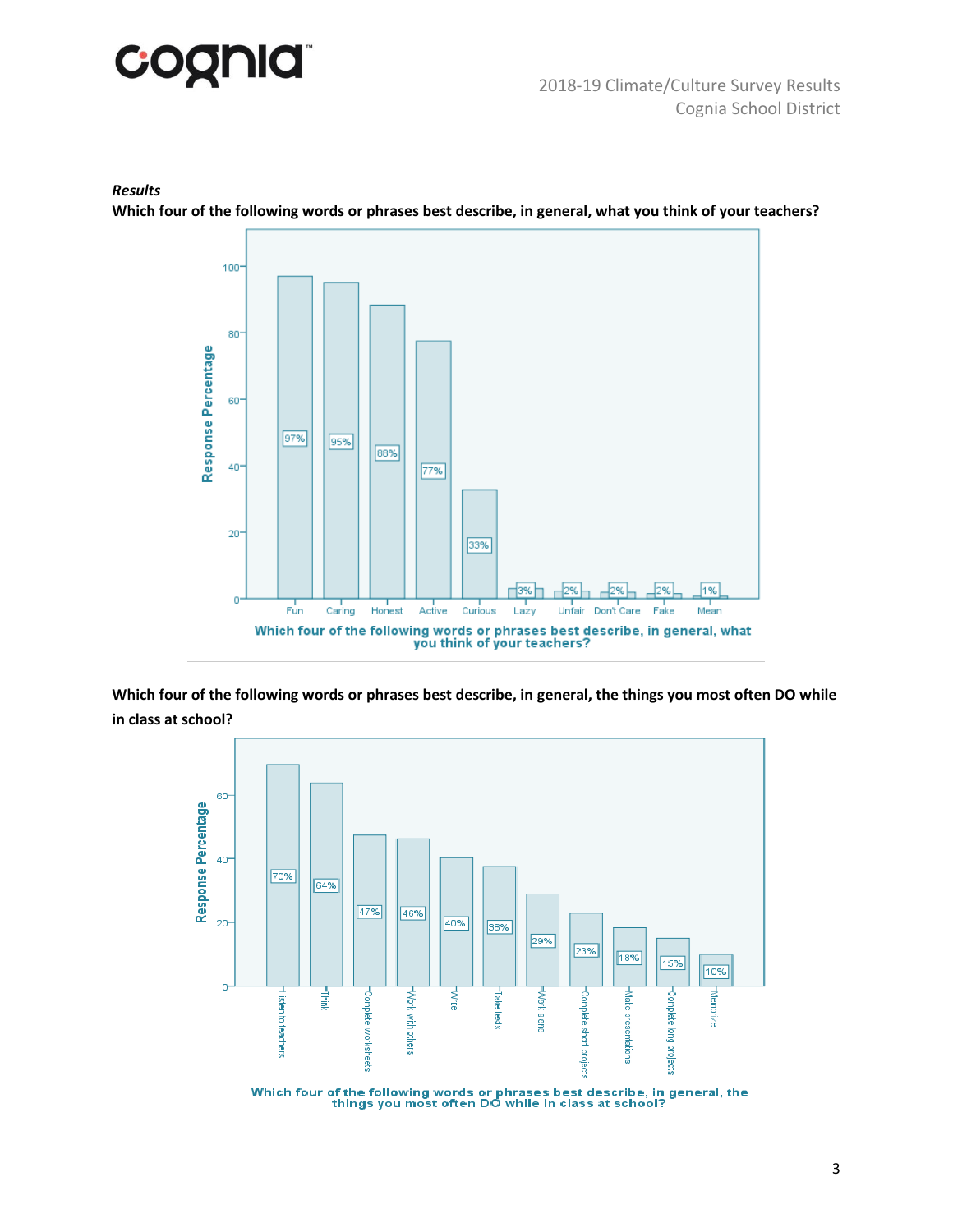



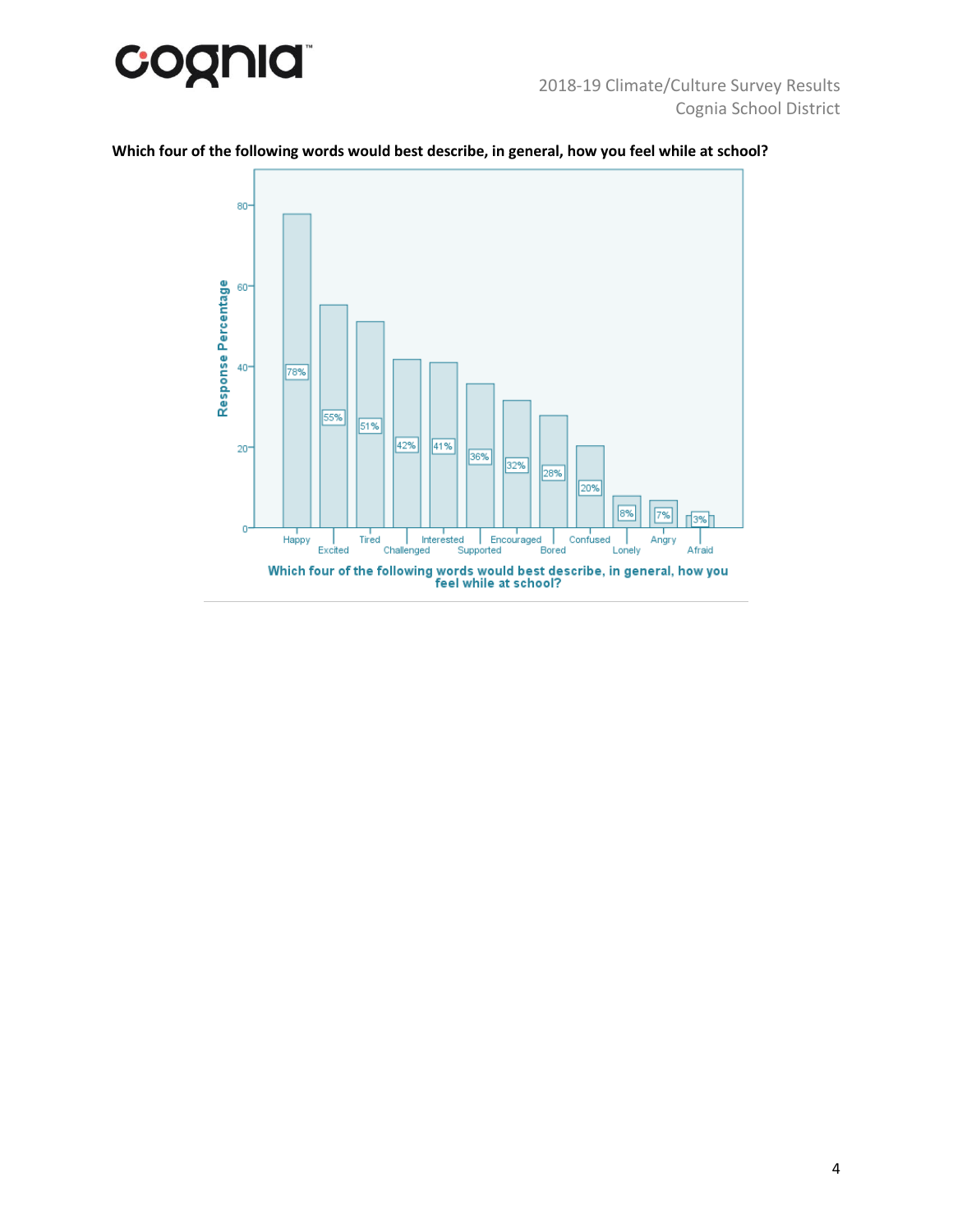

## **Middle and High School Students**

## *Demographics*

|       | <b>Current Grade</b> |           |         |                      |                           |  |  |  |  |
|-------|----------------------|-----------|---------|----------------------|---------------------------|--|--|--|--|
|       |                      | Frequency | Percent | <b>Valid Percent</b> | <b>Cumulative Percent</b> |  |  |  |  |
| Valid | 10th grade           | 108       | 15.2    | 15.2                 | 15.2                      |  |  |  |  |
|       | 11th grade           | 107       | 15.0    | 15.0                 | 30.2                      |  |  |  |  |
|       | 12th grade           | 80        | 11.2    | 11.2                 | 41.4                      |  |  |  |  |
|       | 6th grade            | 91        | 12.8    | 12.8                 | 54.2                      |  |  |  |  |
|       | 7th grade            | 106       | 14.9    | 14.9                 | 69.1                      |  |  |  |  |
|       | 8th grade            | 125       | 17.6    | 17.6                 | 86.7                      |  |  |  |  |
|       | 9th grade            | 95        | 13.3    | 13.3                 | 100.0                     |  |  |  |  |
|       | Total                | 712       | 100.0   | 100.0                |                           |  |  |  |  |

#### **Gender**

|       |        | Frequency | Percent | <b>Valid Percent</b> | <b>Cumulative Percent</b> |
|-------|--------|-----------|---------|----------------------|---------------------------|
| Valid |        | 1         | .1      | $\cdot$ .            |                           |
|       | Female | 334       | 46.9    | 46.9                 | 47.1                      |
|       | Male   | 377       | 52.9    | 52.9                 | 100.0                     |
|       | Total  | 712       | 100.0   | 100.0                |                           |

#### **Race**

|       |                                  |                | .             |               |                           |
|-------|----------------------------------|----------------|---------------|---------------|---------------------------|
|       |                                  | Frequency      | Percent       | Valid Percent | <b>Cumulative Percent</b> |
| Valid |                                  | $\overline{c}$ | .3            | .3            | .3                        |
|       | American Indian or Alaska        | 8              | 1.1           | 1.1           | 1.4                       |
|       | <b>Native</b>                    |                |               |               |                           |
|       | Asian                            | 3              | $\mathcal{A}$ | $\cdot$       | 1.8                       |
|       | <b>Black or African American</b> | 12             | 1.7           | 1.7           | 3.5                       |
|       | Native Hawaiian or Other         | $\overline{c}$ | .3            | .3            | 3.8                       |
|       | Pacific Isla                     |                |               |               |                           |
|       | Two or more races                | 58             | 8.1           | 8.1           | 11.9                      |
|       | White                            | 627            | 88.1          | 88.1          | 100.0                     |
|       | Total                            | 712            | 100.0         | 100.0         |                           |

#### **Ethnicity**

|                        | Frequency | Percent | Valid Percent | <b>Cumulative Percent</b> |
|------------------------|-----------|---------|---------------|---------------------------|
| Valid                  | 31        | 4.4     | 4.4           | 4.4                       |
| Hispanic               | 26        | 3.7     | 3.7           | 8.0                       |
| Not Hispanic or Latino | 655       | 92.0    | 92.0          | 100.0                     |
| Total                  | 712       | 100.0   | 100.0         |                           |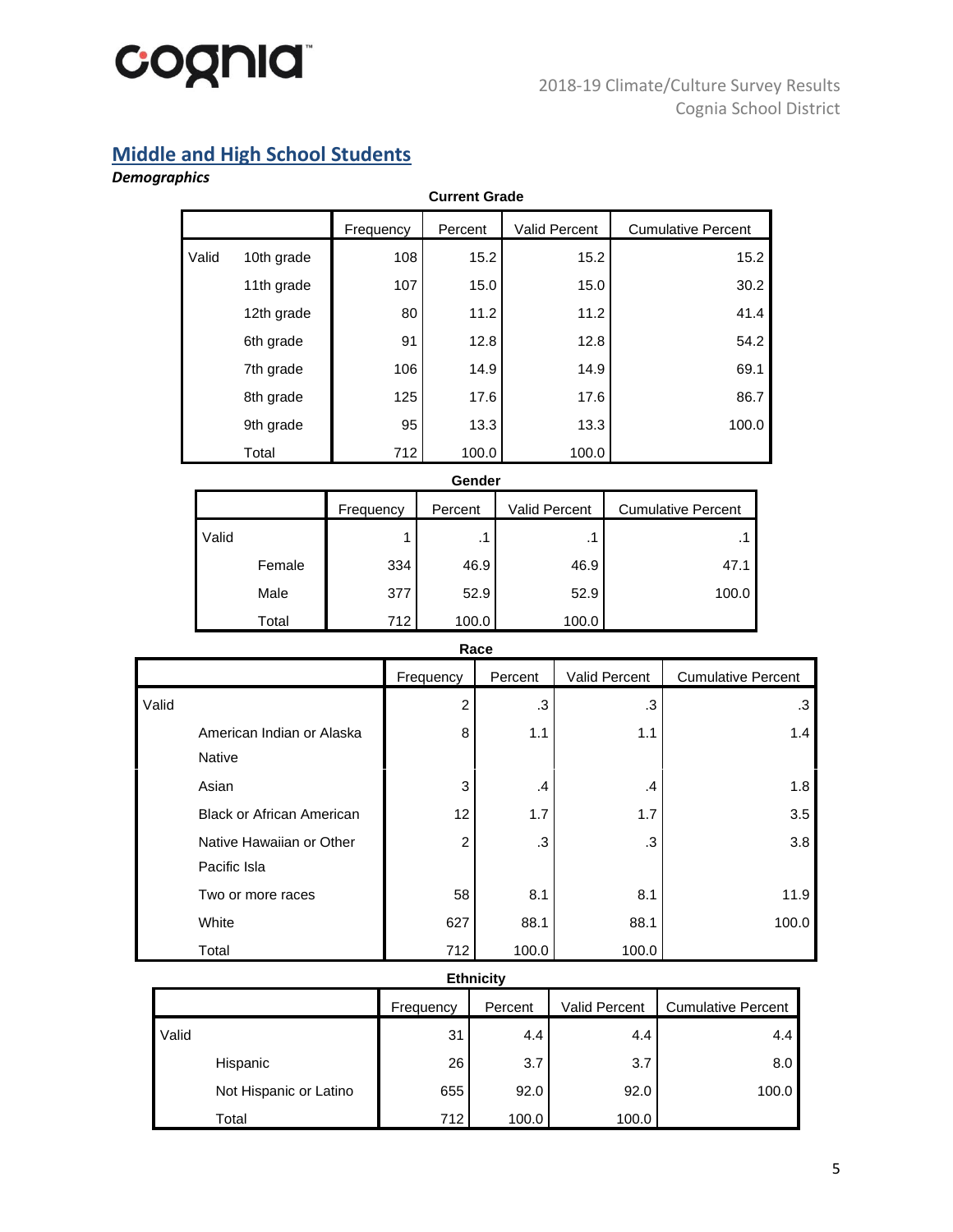

#### *Results*

**Which 4 words or phrases best describe(s), in general, the expectations for you as a student at your school?**



Which 4 words or phrases best describe(s), in general, the expectations for...



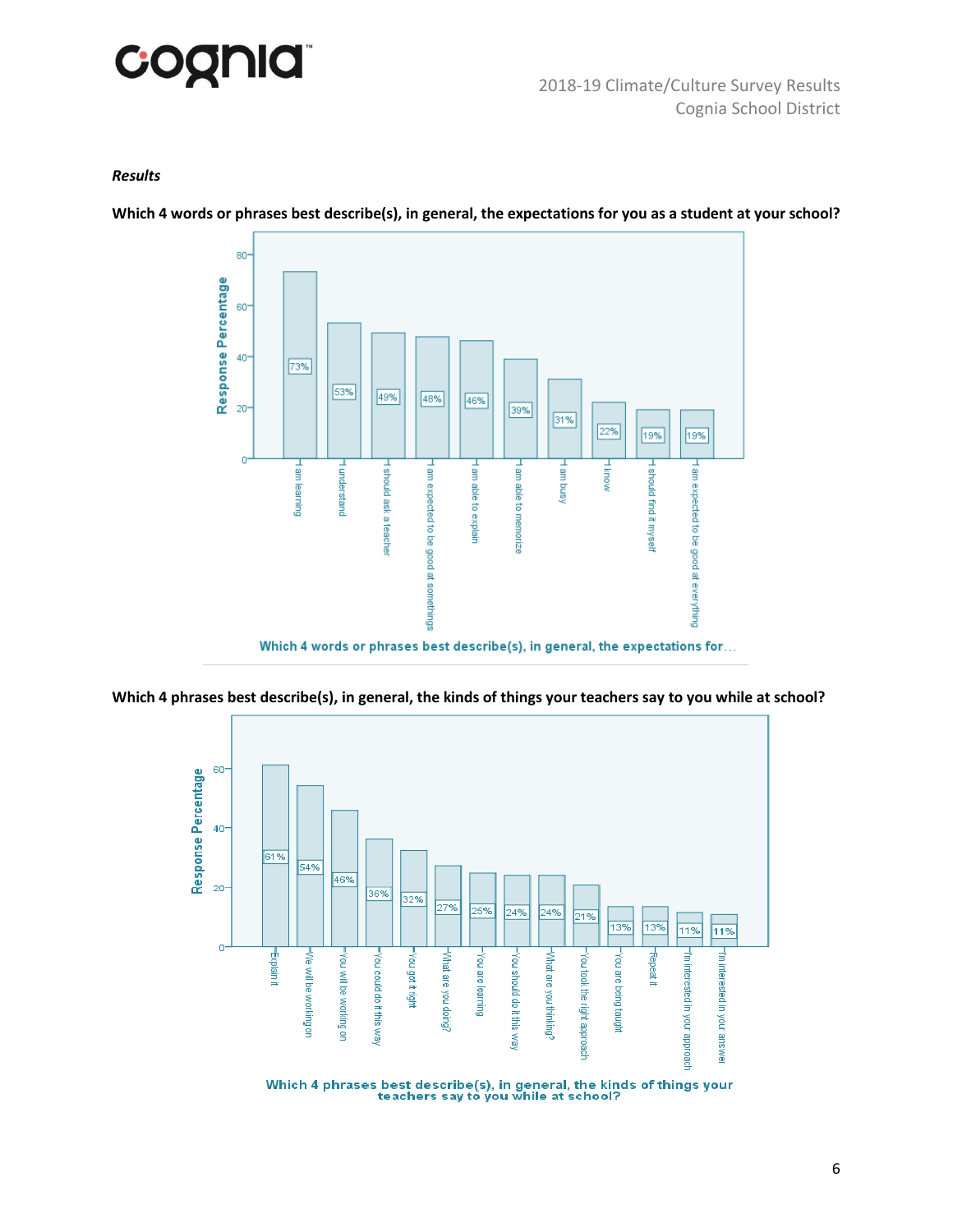

**Which 4 words or phrases best describe(s), in general, how you feel when trying to complete your assignments while at school?**



**Which 4 words or phrases best describe(s), in general, what you think of your teachers?**

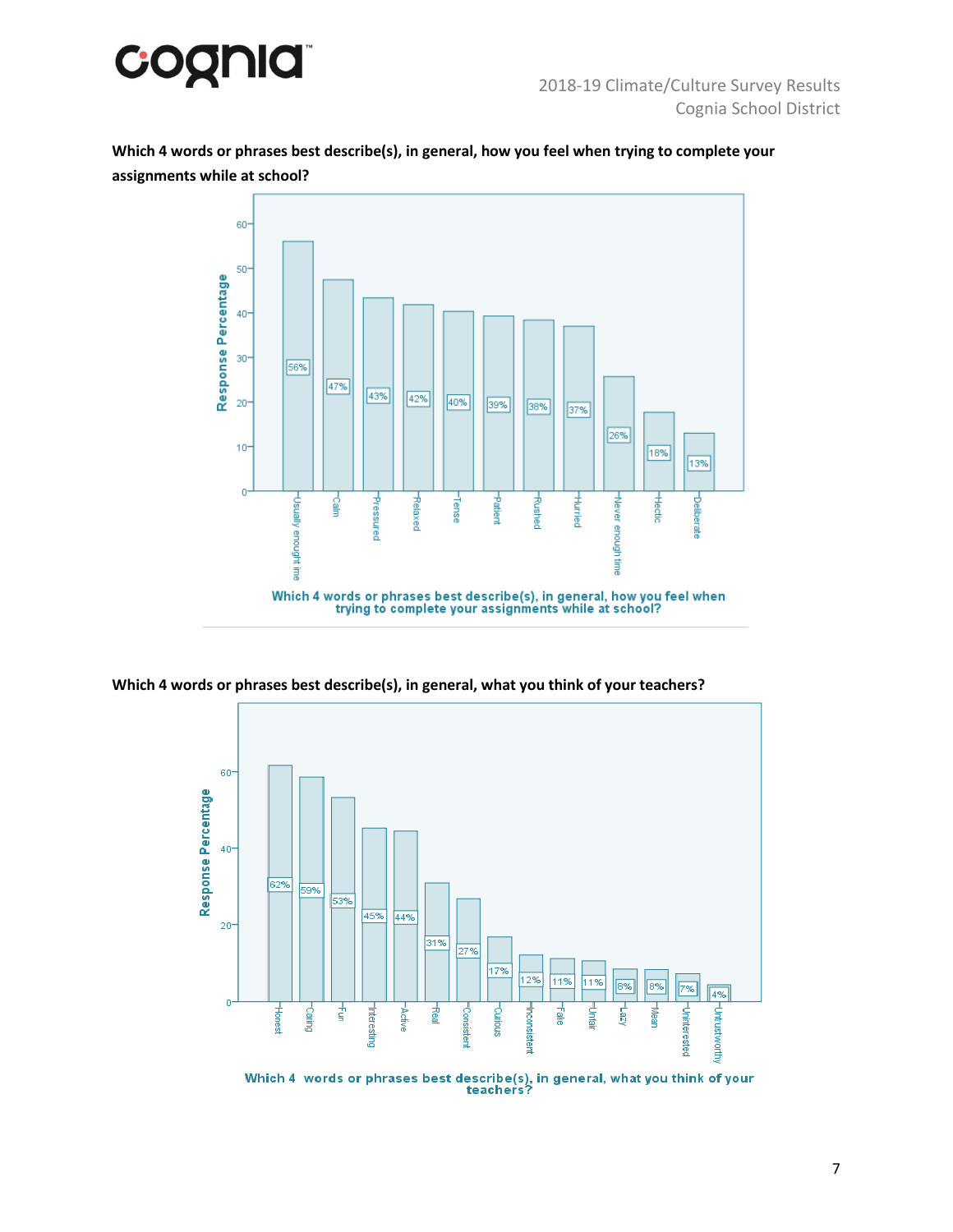

**Which 4 words or phrases best describe(s), in general, the things you most often DO while in class at school?**





**Which 4 words or phrases best describe(s), in general, your experiences in your classes?**

your classes?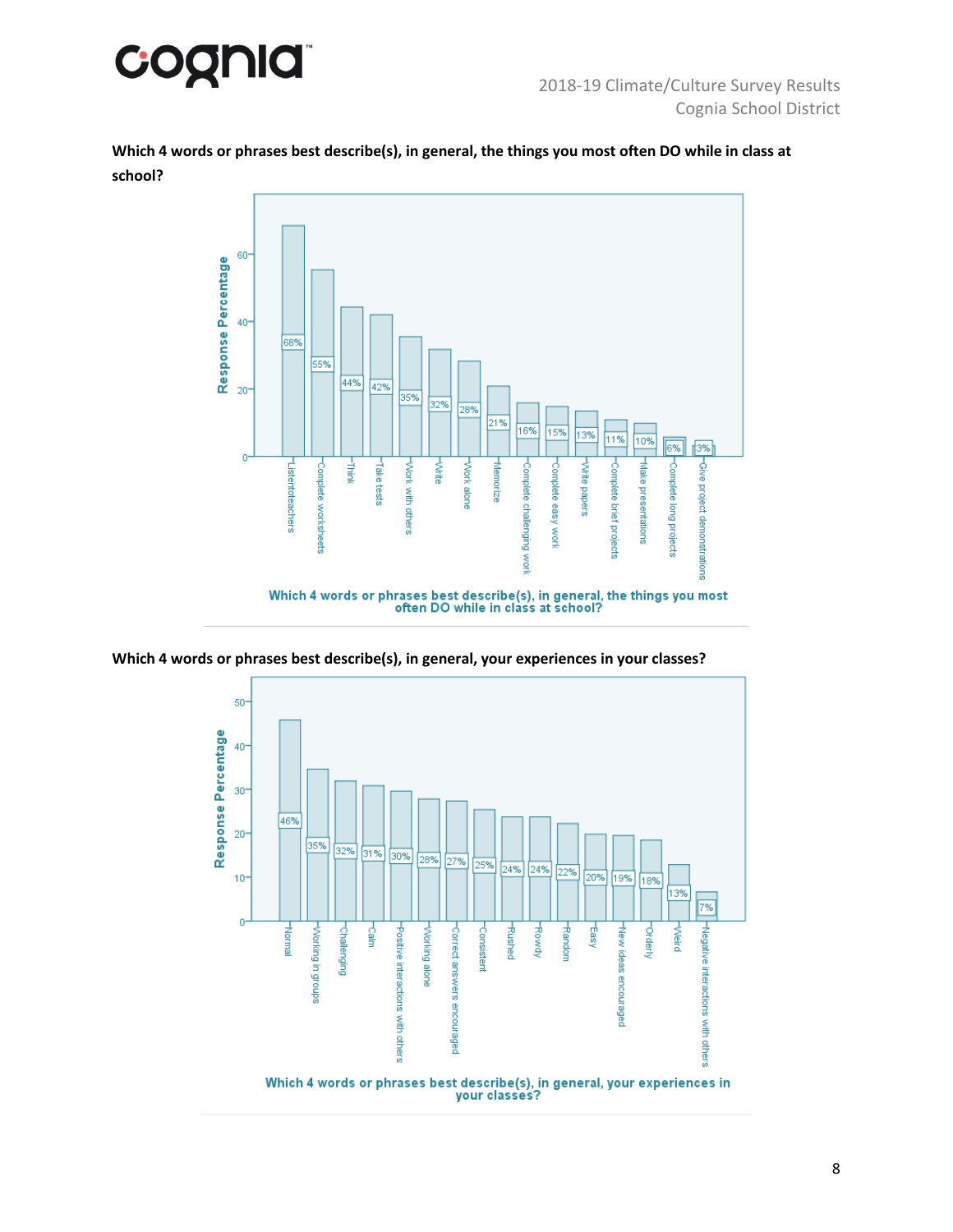



#### **Which 4 words best describe(s), in general, the interactions you have with adults at your school?**



**Which 4 words best describe(s) the physical spaces in which you spend most of your time at school?**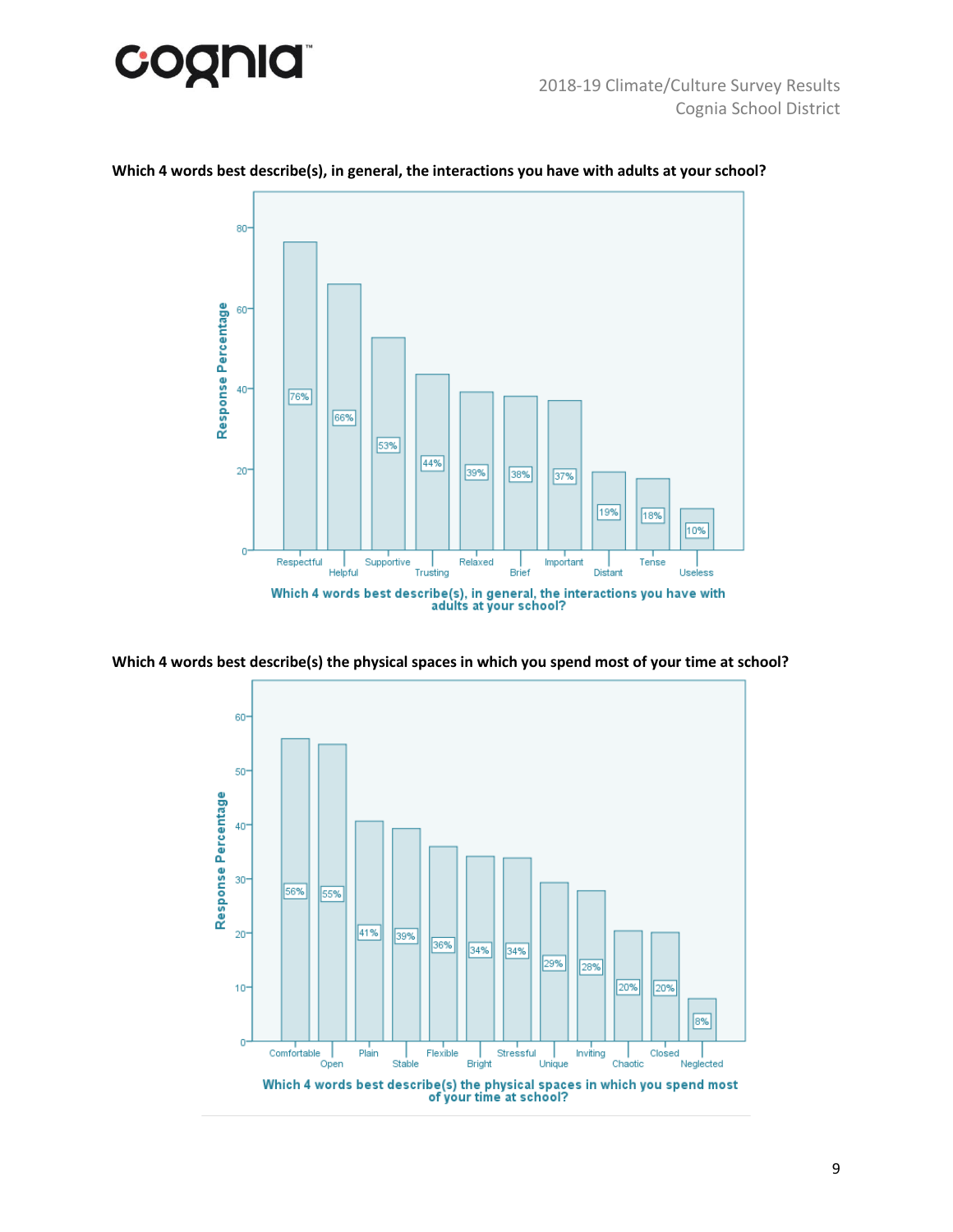



## **Which 4 words best describe(s), in general, how you feel while at school?**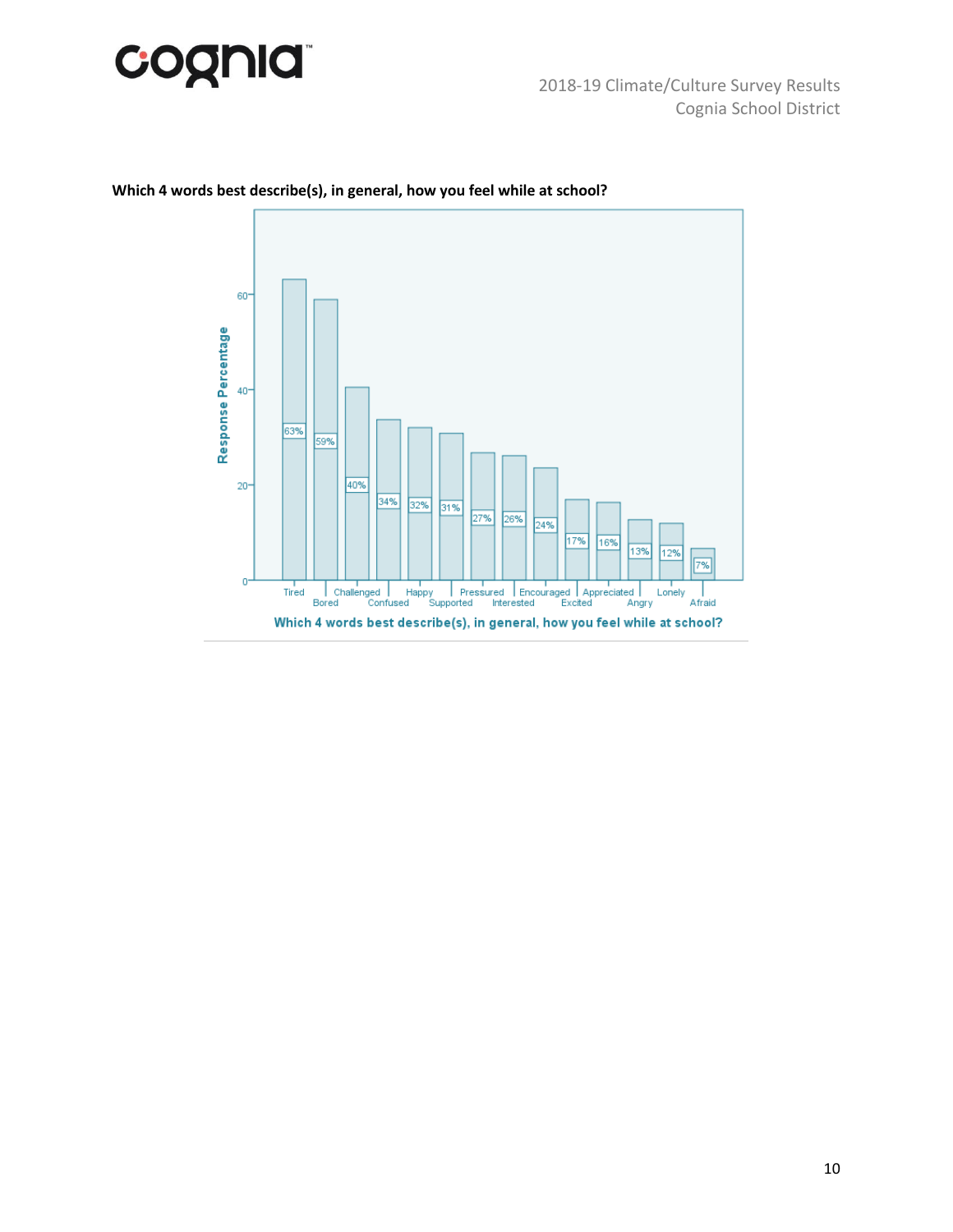

# **Teachers**

*Demographics*

|       | Role                      |           |         |                      |                           |  |  |  |  |
|-------|---------------------------|-----------|---------|----------------------|---------------------------|--|--|--|--|
|       |                           | Frequency | Percent | <b>Valid Percent</b> | <b>Cumulative Percent</b> |  |  |  |  |
| Valid | Геасһег                   | 106       | 92.2    | 92.2                 | 92.2                      |  |  |  |  |
|       | <b>Teaching Assistant</b> | 9         | 7.8     | 7.8                  | 100.0                     |  |  |  |  |
|       | Total                     | 115       | 100.0   | 100.0                |                           |  |  |  |  |

|       | Gender |           |         |               |                           |  |  |  |  |
|-------|--------|-----------|---------|---------------|---------------------------|--|--|--|--|
|       |        | Frequency | Percent | Valid Percent | <b>Cumulative Percent</b> |  |  |  |  |
| Valid | Female | 96        | 83.5    | 83.5          | 83.5                      |  |  |  |  |
|       | Male   | 19        | 16.5    | 16.5          | 100.0                     |  |  |  |  |
|       | Total  | 115       | 100.0   | 100.0         |                           |  |  |  |  |

| Race  |       |           |         |               |                           |  |  |  |
|-------|-------|-----------|---------|---------------|---------------------------|--|--|--|
|       |       | Frequency | Percent | Valid Percent | <b>Cumulative Percent</b> |  |  |  |
| Valid | White | 115       | 100.0   | 100.0         | 100.0                     |  |  |  |

| Ethnicity              |                 |         |               |                           |  |  |  |  |
|------------------------|-----------------|---------|---------------|---------------------------|--|--|--|--|
|                        | Frequency       | Percent | Valid Percent | <b>Cumulative Percent</b> |  |  |  |  |
| Valid                  | 10 <sub>1</sub> | 8.7     | 8.7           | 8.7                       |  |  |  |  |
| Hispanic               |                 | .9      | .9            | 9.6                       |  |  |  |  |
| Not Hispanic or Latino | 104             | 90.4    | 90.4          | 100.0                     |  |  |  |  |
| Total                  | 115             | 100.0   | 100.0         |                           |  |  |  |  |

#### **Ethnicity**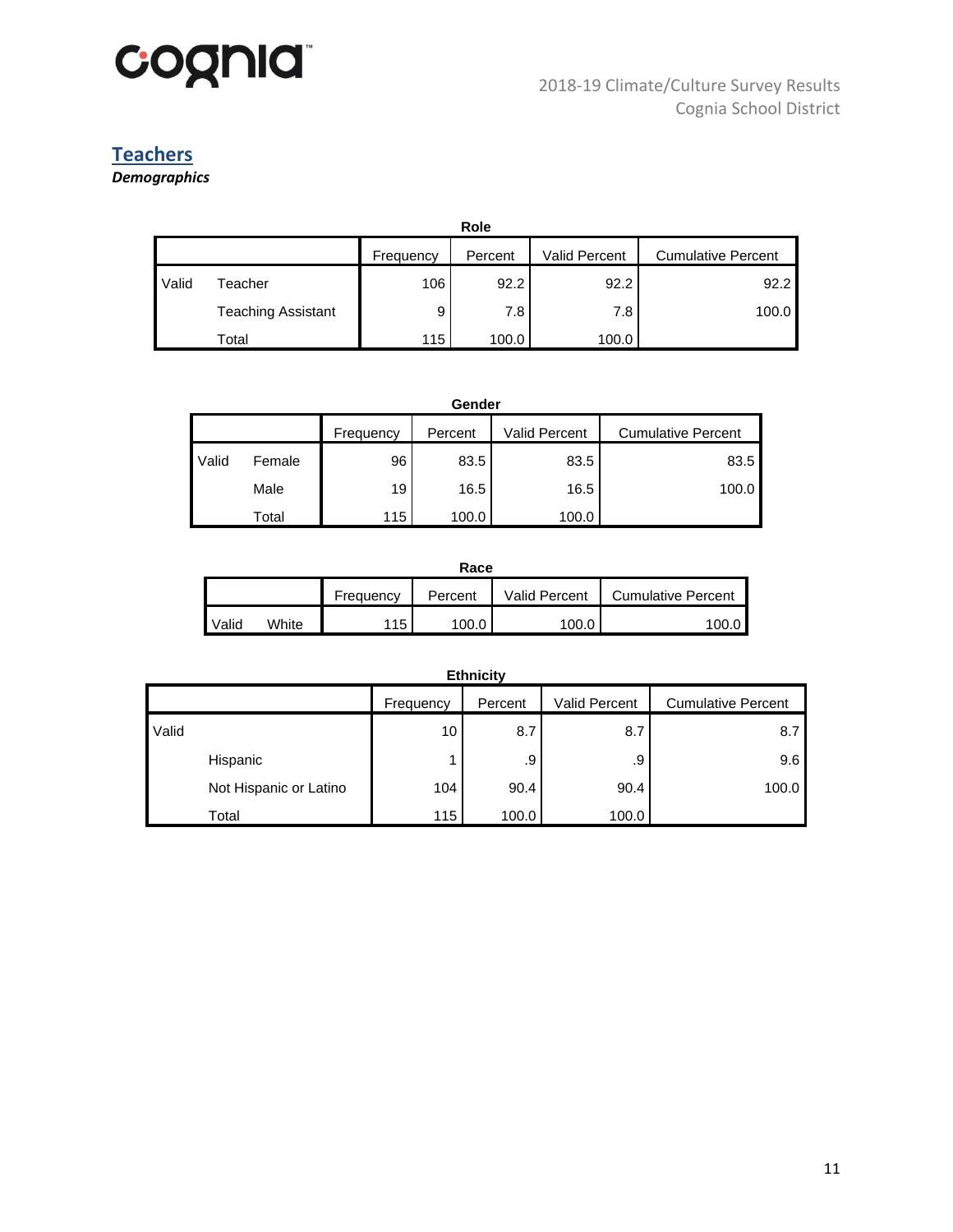

#### *Results*

**Which 4 words or phrases best describe, in general, the expectations for students at your school?**



Which 4 words or phrases best describe, in general, the expectations for ...

**Which 4 phrases best describes, in general, the kinds of things you say to your students?**

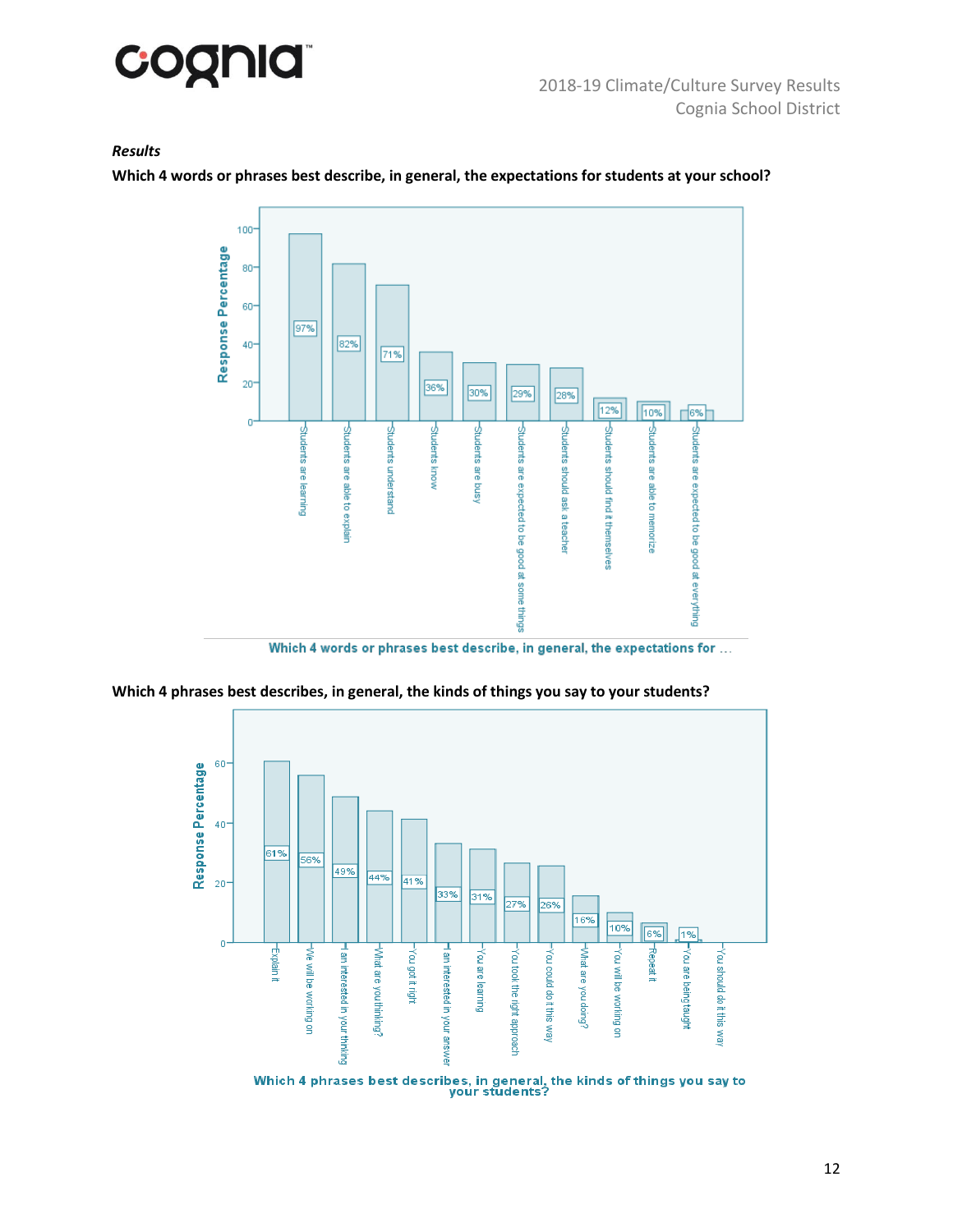

**Which 4 words or phrases best describe how you feel, in general, when trying to complete your responsibilities while at work?**



**Which 4 words or phrases best describes what you think of your colleagues, in general?**



Which 4 words or phrases best describes what you think of your colleagues,<br>in general?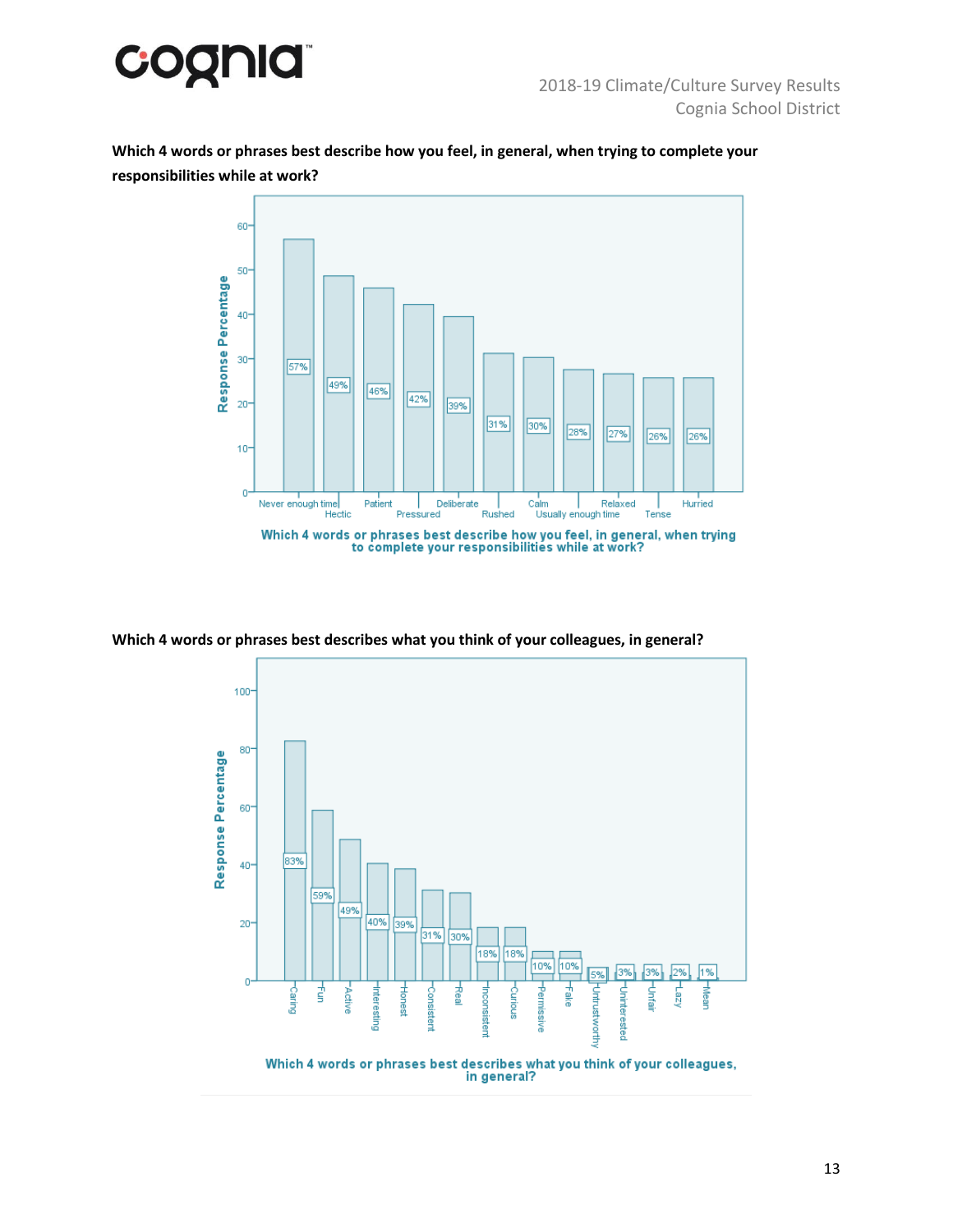



#### **Which 4 words or phrases best describes, in general, what students most often DO in your classroom?**



**Which 4 words best describes the interactions you have with other teachers at your school?**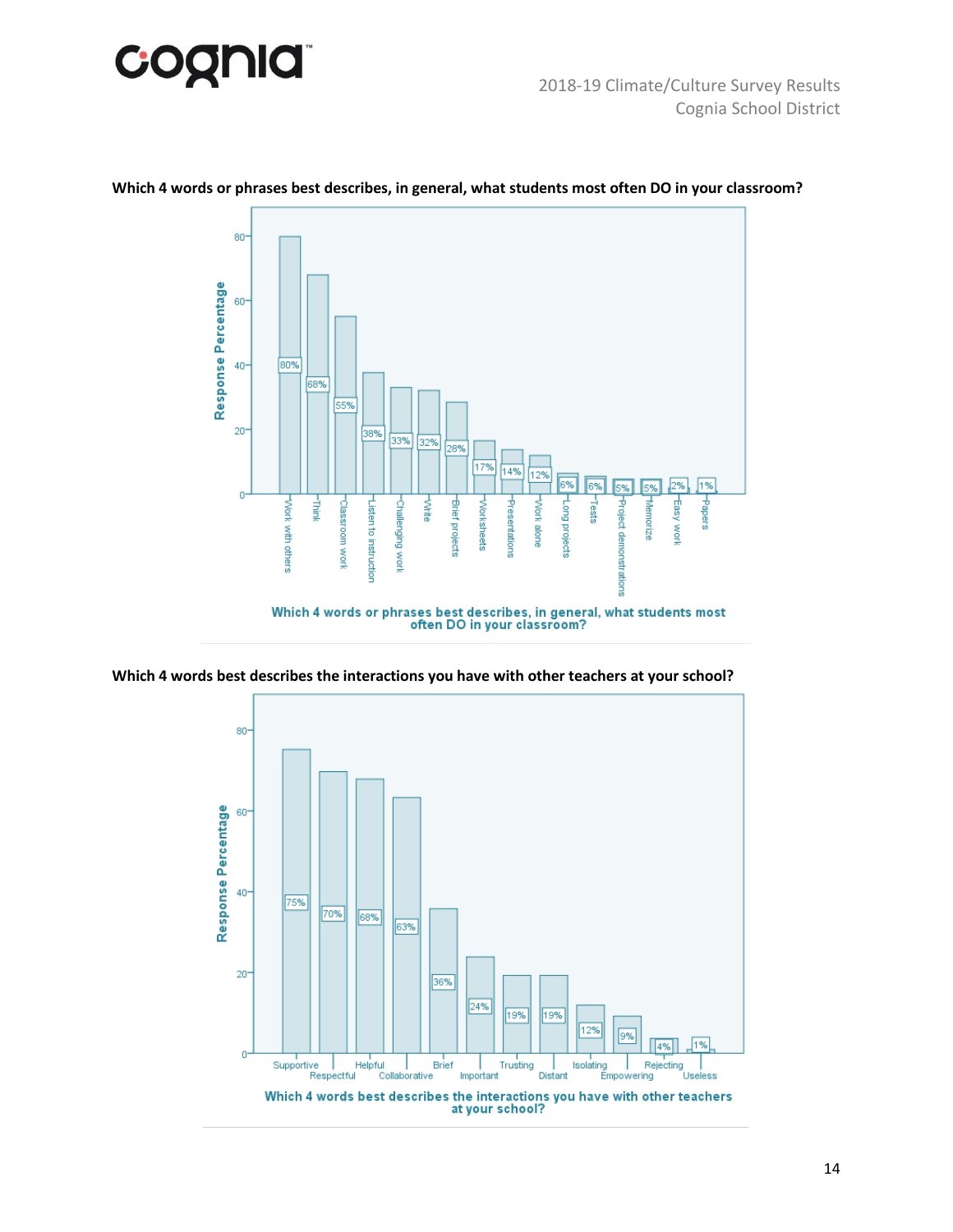

**Which 4 words would best describe, in general, the physical spaces in which you spend most of your time while at school?**



**Which 4 words best describe, in general, how you feel while at work?**

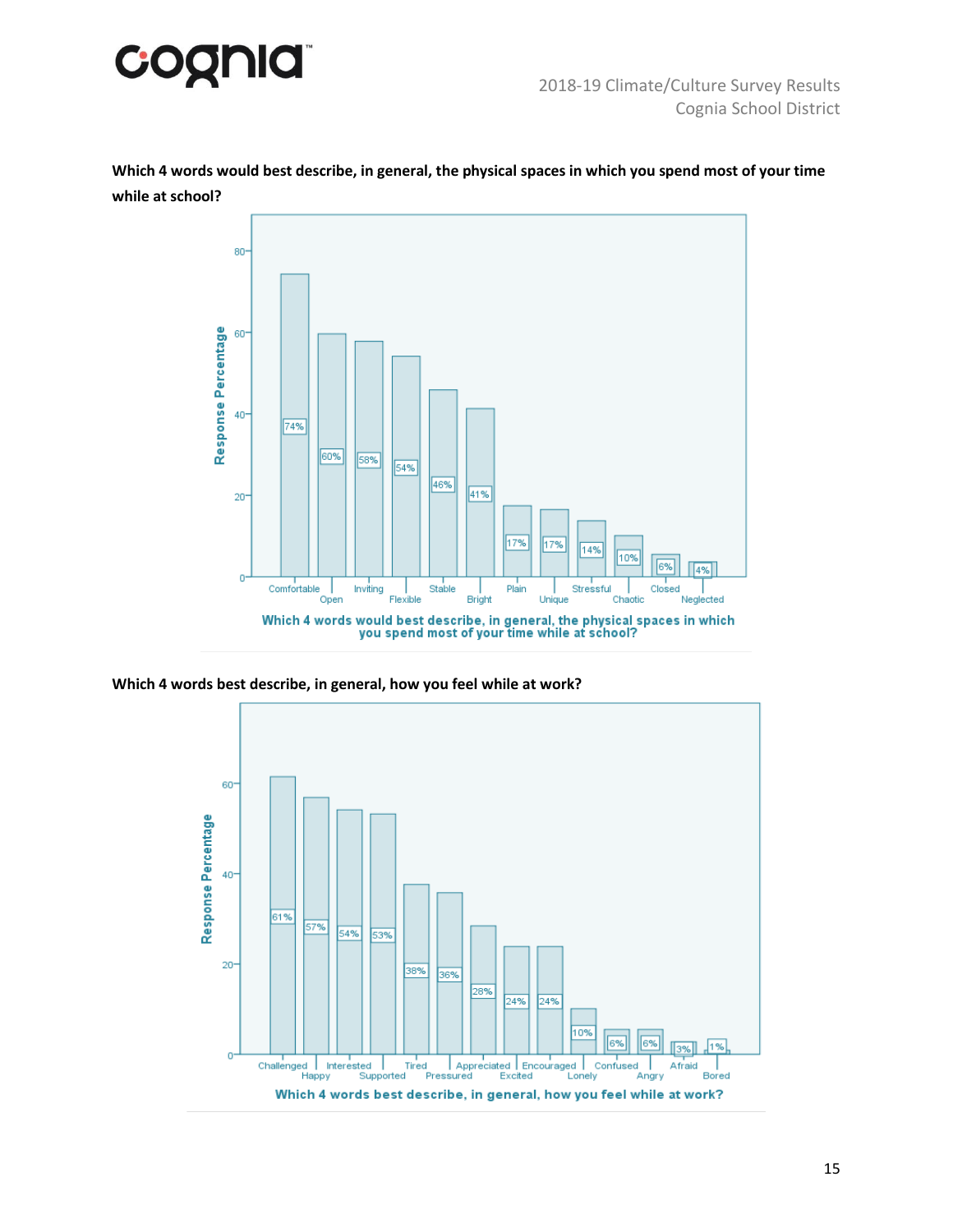

# **Parents**

*Demographics*

| Gender |        |           |         |               |                           |  |  |  |  |  |  |
|--------|--------|-----------|---------|---------------|---------------------------|--|--|--|--|--|--|
|        |        | Frequency | Percent | Valid Percent | <b>Cumulative Percent</b> |  |  |  |  |  |  |
| Valid  |        | ◠         | .4      | .4            | .4                        |  |  |  |  |  |  |
|        | Female | 344       | 73.0    | 73.0          | 73.5                      |  |  |  |  |  |  |
|        | Male   | 125       | 26.5    | 26.5          | 100.0                     |  |  |  |  |  |  |
|        | Total  | 471       | 100.0   | 100.0         |                           |  |  |  |  |  |  |

| Race  |                   |           |         |                      |                           |  |  |  |
|-------|-------------------|-----------|---------|----------------------|---------------------------|--|--|--|
|       |                   | Frequency | Percent | <b>Valid Percent</b> | <b>Cumulative Percent</b> |  |  |  |
| Valid |                   | 3         | .6      | .6                   | .6                        |  |  |  |
|       | Two or more races | 3         | .6      | .6                   | 1.3                       |  |  |  |
|       | White             | 465       | 98.7    | 98.7                 | 100.0                     |  |  |  |
|       | Total             | 471       | 100.0   | 100.0                |                           |  |  |  |

| <b>Ethnicity</b>       |           |         |                      |                           |  |  |  |  |  |
|------------------------|-----------|---------|----------------------|---------------------------|--|--|--|--|--|
|                        | Frequency | Percent | <b>Valid Percent</b> | <b>Cumulative Percent</b> |  |  |  |  |  |
| Valid                  | 47        | 10.0    | 10.0                 | 10.0                      |  |  |  |  |  |
| Hispanic               | 3         | .6      | .6                   | 10.6                      |  |  |  |  |  |
| Not Hispanic or Latino | 421       | 89.4    | 89.4                 | 100.0                     |  |  |  |  |  |
| Total                  | 471       | 100.0   | 100.0                |                           |  |  |  |  |  |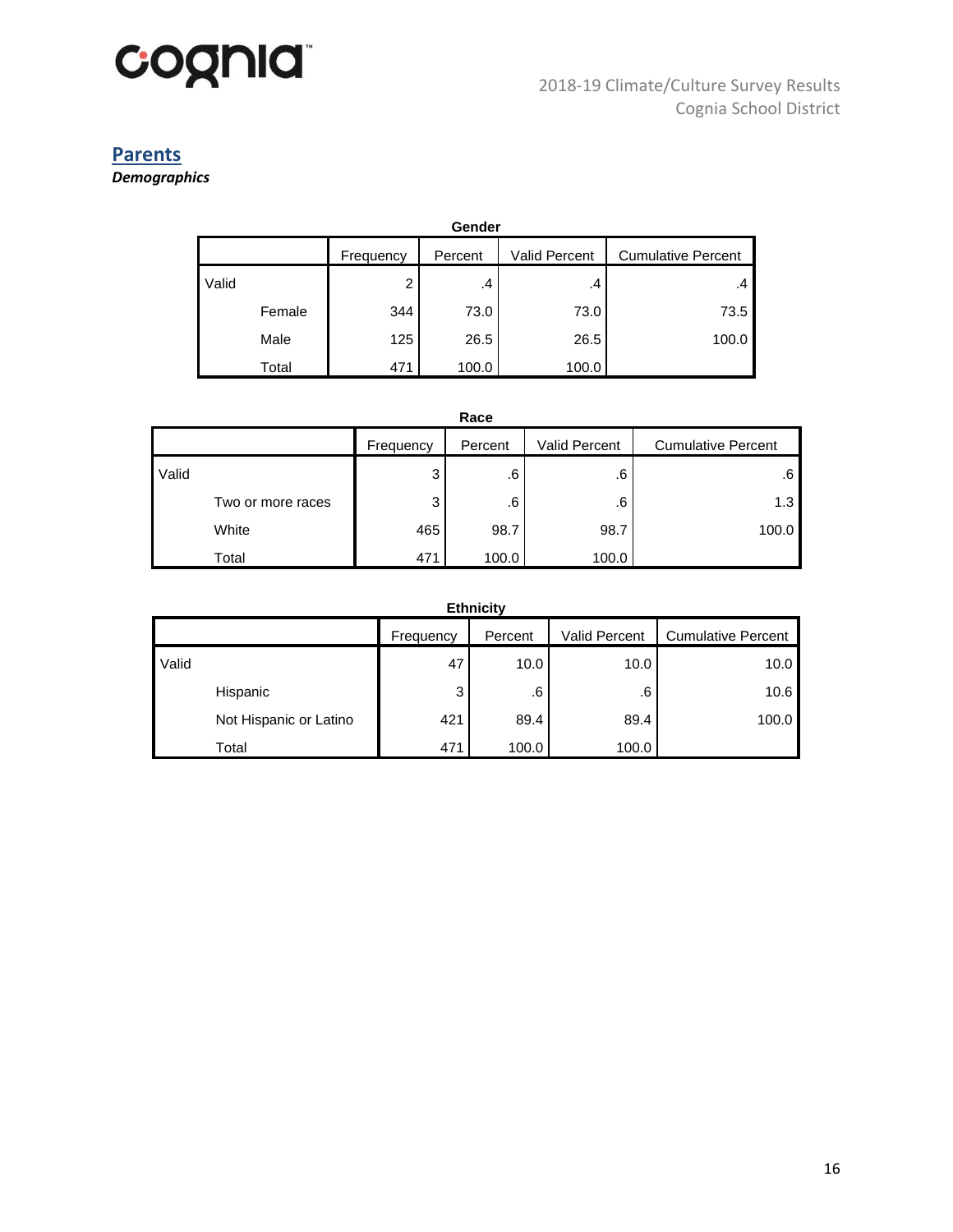

**Which 4 phrases best describes, in general, the kinds of things teachers in your child's school say to students?**



**Which 4 words or phrases best describes, in general, the kinds of things your child is most often DOING while at school?**